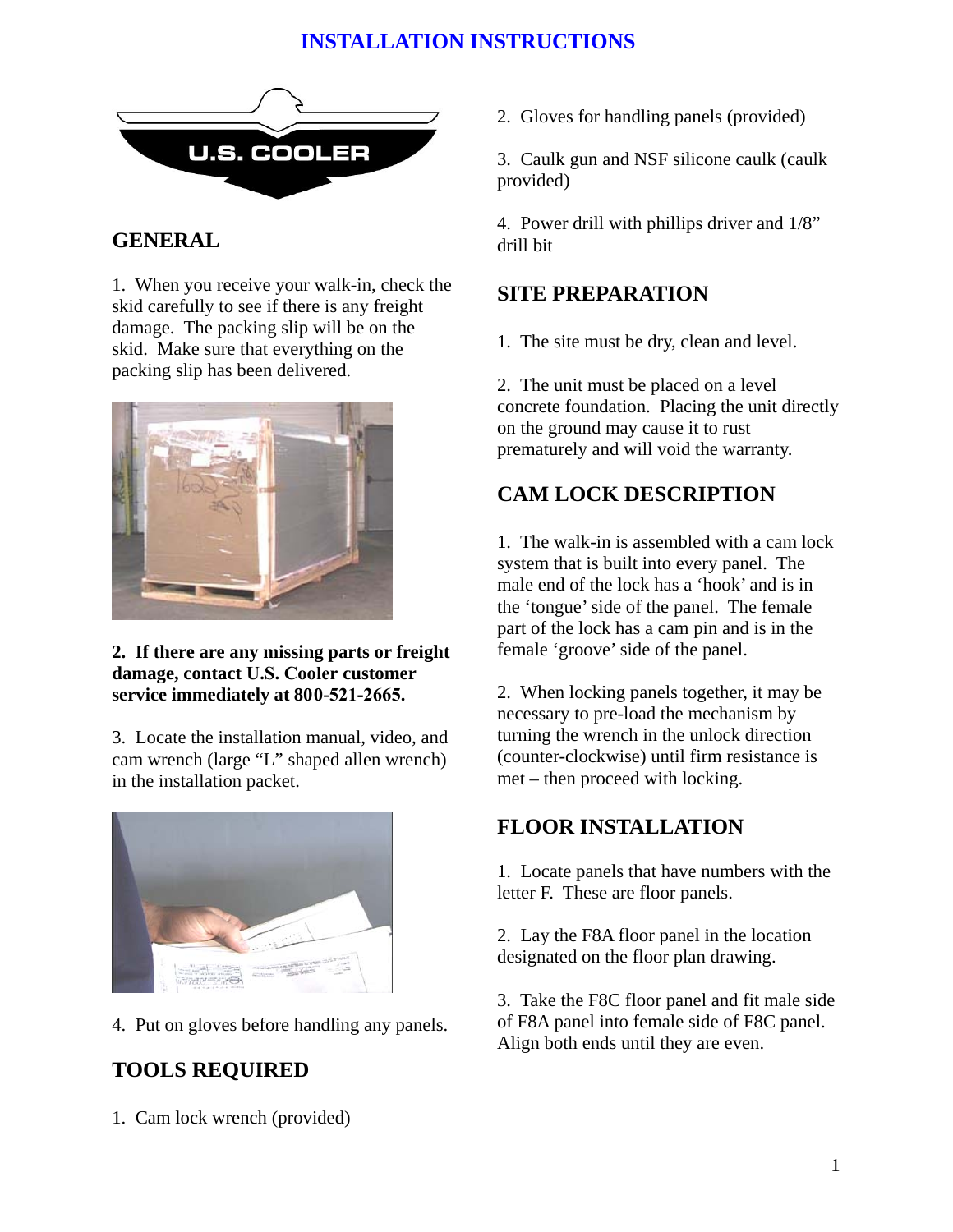

4. Insert cam wrench into center hole on panel F8A. Turn wrench in clockwise direction until stop is felt. (See Cam description)



5. Check to see if F8A and F8C floor panels are firmly attached together. If not, repeat this step. If tight, lock remaining cams and go to the next panel until all floor panels are assembled



6. Determine the location of the door panel and the panel with "notches" (for mounting refrigeration unit). They should be opposite one another.

7. A door threshold bar must be installed in the floor panel where the door is going to be located. For door location, see layout drawing.





8. Place the hooks of the threshold bar (with the hooks going in the same direction of the cams) into the slots on the cams. The hook on the bar should contact the pins in the cams.

9. Gently tap the bar in the direction of the cams and hooks until it quits moving (approx.  $\frac{1}{2}$ ").

10. Refer to drawing titled, " threshold bar" for more detail.

#### **WALL INSTALLATION**

1. Refer to the layout drawing for identification of the wall panel shapes.

2. Start with a corner wall panel (W1) and the adjacent wall panel that forms a corner of the unit.

3. Place male bottom of wall panel in female groove of floor panel. Make sure the floor arrow on the wall panel is pointing down.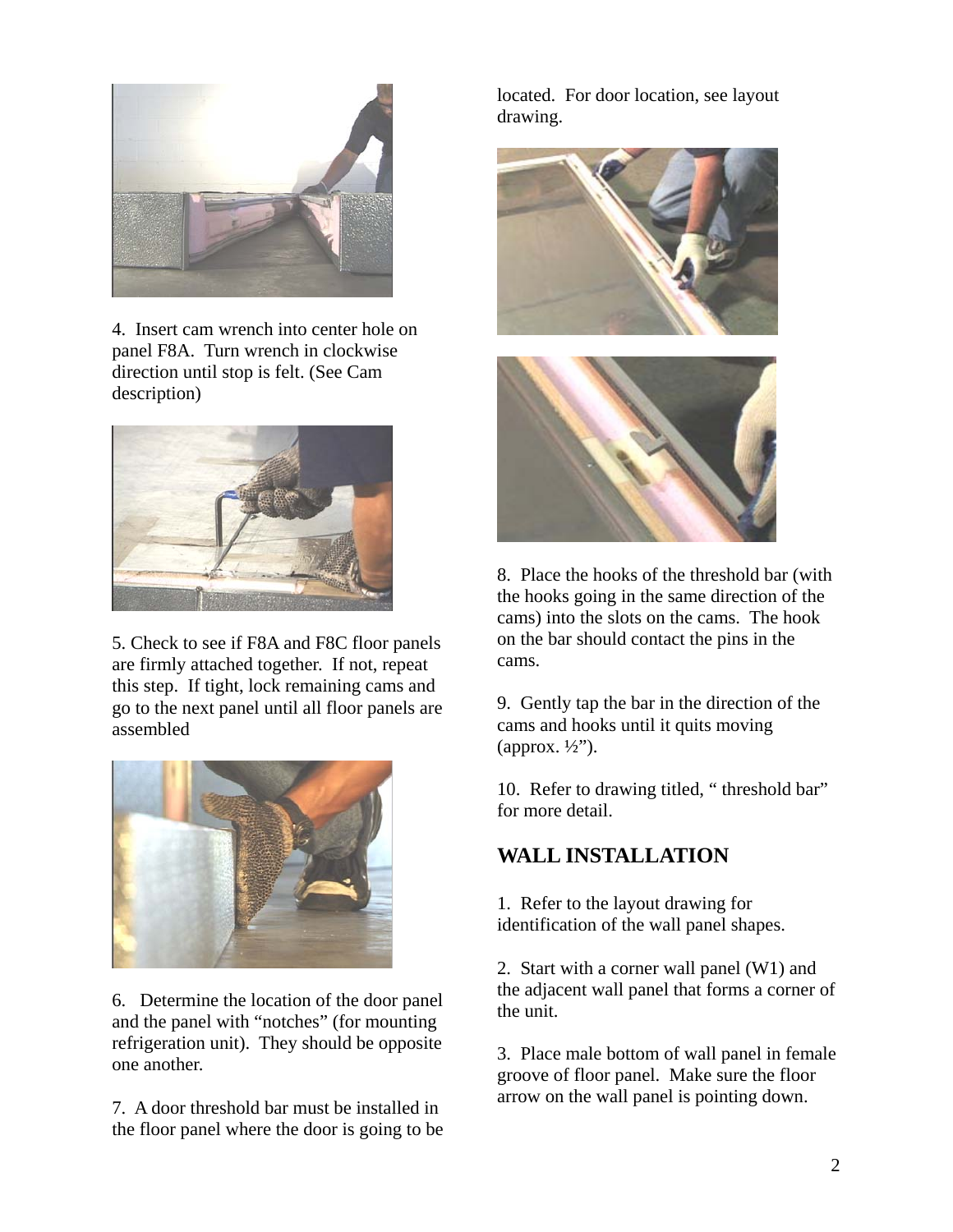

4. Once these two panels are in place and are flush at the top with each other and flush at the bottom with the floor panels, take the cam wrench and insert into the center hold of the W1 panel.



5. Turn wrench in a clockwise direction until stop is felt. (See Cam Lock description) Check to see if panels are firmly locked together. If not, repeat this step.

6. Continue to install wall panels in both directions, referring to the layout drawing as your guide. Special care should be given to insure that the sides and edges of wall panels are flush.



7. Lock the door before installing the door panel. Set the panel in place. The perimeter of the door should be flush before locking it in place.

8. Set the header in position and lock to the door panel. (See cam description)

9. Once the header is flush with the adjacent wall panels, you may proceed to lock it to the wall panels.

10. The final wall panel to be installed must be a corner panel (W1).

11. Finish panel installation by locking all wall cams according to previous instructions. (See Cam description)

12. Adjustments can be made to insure that the wall panels are flush at the top by loosening the cams, adjusting and then tightening the cams.

#### 13. **Lock the walls to the floor before installing the refrigeration.**

### **REFRIGERATION INSTALLATION**

1. The unit weighs approximately 120 lbs.

2. 24" of clearance from existing wall is required for access to the electrical junction box and compressor controls.

3. It is recommended that three people install the refrigeration system. Two on the outside of the walk-in to lift the unit over the wall and one on the inside to guide the unit into the pre-cut notches.

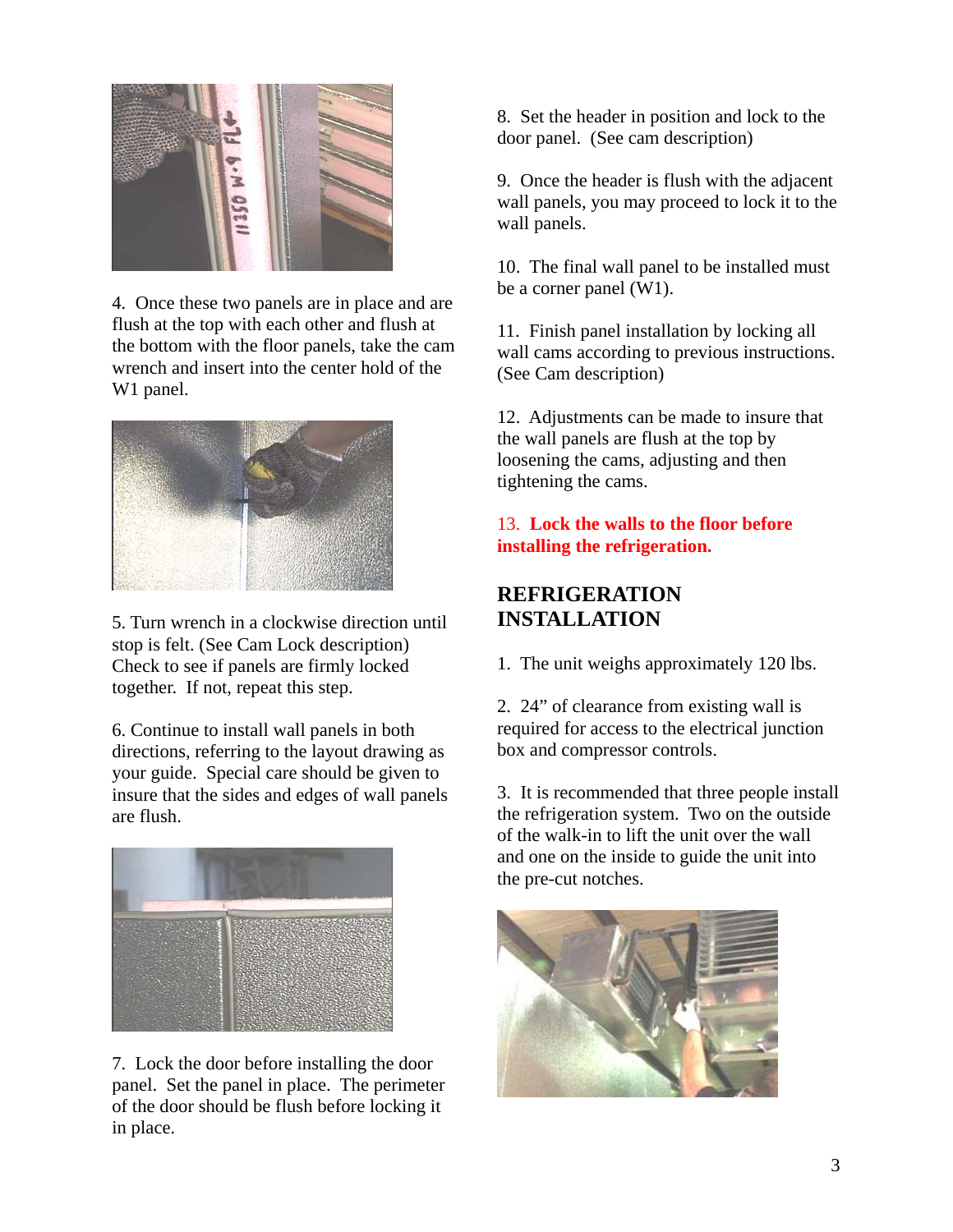

4. The evaporator coil side goes on the inside of the box.

5. Included is a fitting and hose that must be connected to the drain pan. Simply screw the fitting onto the drain pan connector and run the hose to a drainage location. If it is going to be drained to the outside, a hole must be drilled through the wall.



6. Caulk around the saddle mount brackets inside and outside.

7. Refer to the drawing titled "Saddle Mount Refrigeration Unit" for more details.

#### **CEILING INSTALLATION**

1. Locate the panels that have numbers with C. These are the ceiling panels.

2. Make sure that the meat hooks are still securely taped to the ceiling panels. Do not remove the tape until the ceiling is completely installed. Use caution when untaping the hooks.

3. Proceed with the C1 panel by placing it in location according to the drawing. Align it so it is even on all edges.



4. Lock all cams according to previous direction. (See Cam Lock description)

5. After locking C1 panel, lift C2 panel into location so male side of C1 fits into female side of C2. Line up both ends and lock all cams.



### **ROOF SEAM STRIP INSTALLATION**

- 1. Make sure the seam is dry and clean.
- 2. Caulk the roof seam.
- 3. Remove backing from the roof seam strip.